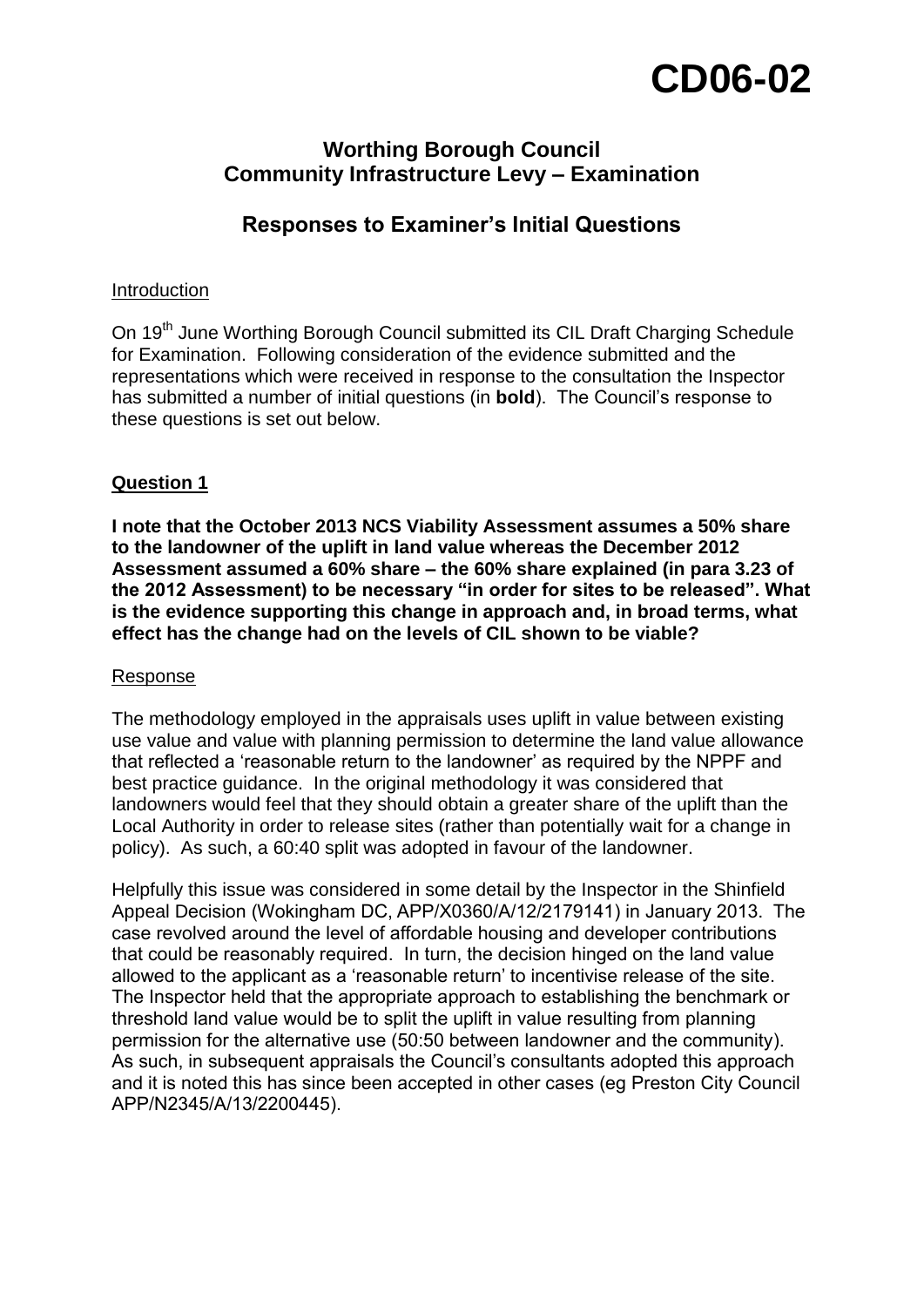In reducing the land value allowance to the landowner the viability margin beyond reasonable return to the landowner and developer has necessarily increased along with the potential to charge CIL.

# **Question 2**

**I note that the December 2012 NCS Viability Assessment included "residential – residential" appraisals. Why were these not repeated in the October 2013 Assessment? Is it likely, as is contended by some representations, that a significant proportion of new residential development will involve the redevelopment of existing residential land?**

#### Response

The residential – residential category in the original assessments was something of a misnomer. It was intended to reflect a 'full residential market value' test with no benchmarking or attempt to establish a threshold value that reflected a reasonable return to the landowner. The test assumed full market price paid for land which may, in terms of the NPPF and best practice outlined in the Harman Report represent a figure way in excess of 'a reasonable return to the landowner'. The test was really being used as a sense check in anticipation that most viability results would be negative (this test has been more properly renamed 'market comparable' in the methodology now employed).

When a new development tax like CIL is introduced it will not be reflected in market land prices until some time after adoption. Therefore, if full market value of residential land is used as the benchmark allowance it is highly unlikely that CIL would be viable to introduce anywhere in the UK – as land prices inevitably take up the slack between development cost (including existing Local Authority policy allowances prior to CIL) and sales values.

Given the very tightly drawn boundary around Worthing and the lack of available land for development it is inevitable that there will be many competing demands placed on land that may be available. The Council would agree that some of these development opportunities would involve the redevelopment of existing residential land and there have been a number of examples of this occurring in recent years with redevelopment intensifying the residential use of individual sites. However, this is not to say that this represents the only, or most significant, form of development opportunity in the town.

As is clearly shown in the Core Strategy, the key sites for residential development in the Borough are either greenfield (West Durrington) or the redevelopment of sites that are currently in non-residential use (e.g. a swimming pool, car parks (x3), a bus depot, a gas holder, offices and land in use for education).

Furthermore, given changes to the planning system and the overarching housing need it is expected that a full review of the Core Strategy will be undertaken in the coming years. Consideration will therefore need to be given to opportunities for further development in the borough. Work currently being undertaken to review the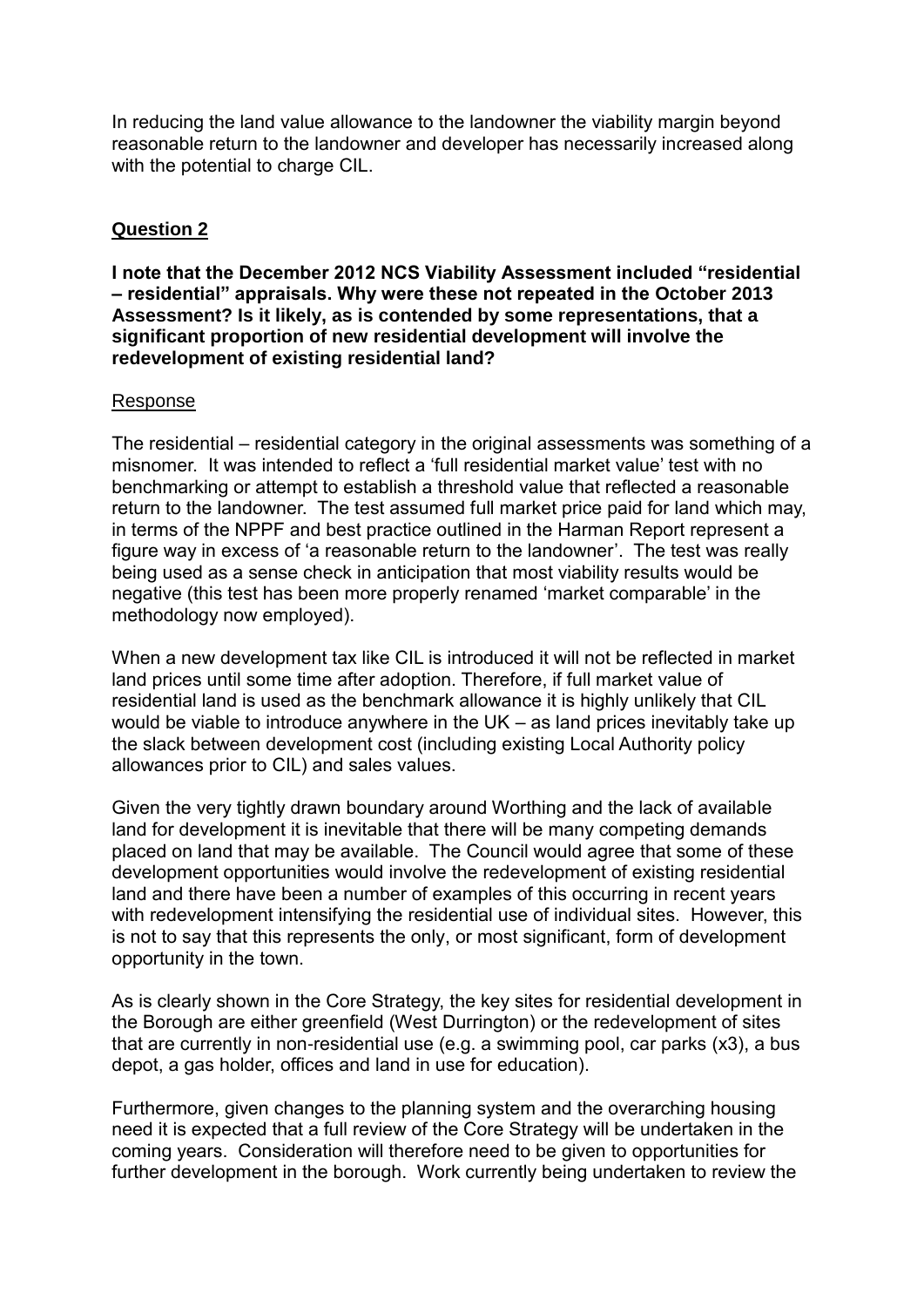Council's Strategic Housing Land Availability Assessment (SHLAA) does not indicate that the redevelopment of existing residential land will make a significant contribution to meeting the housing needs of the Borough. Therefore, given the lack of development opportunities within the current built-up area boundary careful consideration will need to be given to the potential of greenfield sites to accommodate further growth.

## **Question 3**

**Para 8.22 of the October 2013 Assessment indicates that the majority of development in the Borough is likely to take place on brownfield sites and I note that the brownfield appraisals assume the land to be currently industrial. Given Policy 4 of the Core Strategy (which seeks to resist loss of land used/last used for employment purposes) is it realistic that the majority of brownfield residential development will be on industrial land?**

#### Response

The industrial land value ascribed to the brownfield viability tests is not meant to imply that all residential development will necessarily emerge from industrial land. The value ascribed to existing use for the purpose of benchmarking in brownfield development situations use a low value brownfield use (e.g. industrial value) on the assumption that alternative use of land usually occurs where there is some economic reason to alter existing use (from a low value to a higher one). It is unlikely that new residential development will emerge from good quality existing residential land. It is more likely to emerge from derelict or low value alternative use sites, or perhaps sites where densities can be improved by apartment development.

It is acknowledged that industrial value will not be appropriate to cover every scenario as an existing use land value. However, since we adopt 50% of the uplift in value to add to existing use it is considered that this will not result in a radically different benchmark value than if low grade residential value plus say a 10% incentive premium was used as an alternative benchmark methodology (as suggested as a legitimate alternative approach by the Harman report).

Policy 4 of the Core Strategy does seek to safeguard existing employment areas, particularly the listed industrial estates, business parks and key office locations. Outside of these areas there is a general presumption for the protection of employment land unless it can be satisfactorily demonstrated that the site is genuinely redundant or that an alternative use would more suitable. Whilst there has indeed been some employment land lost to residential uses in recent years this does not represent the most significant type of new housing land. Furthermore, as explained in the response to question 2 above, industrial land will not be a very significant component of land to be used for future housing development.

Areas of Change that were identified in the Core Strategy and that were in employment use were selected following careful assessment. In some cases a decision was made that their release for a mix of uses (including housing and employment) would provide a viable solution whilst also helping to meet wider objectives.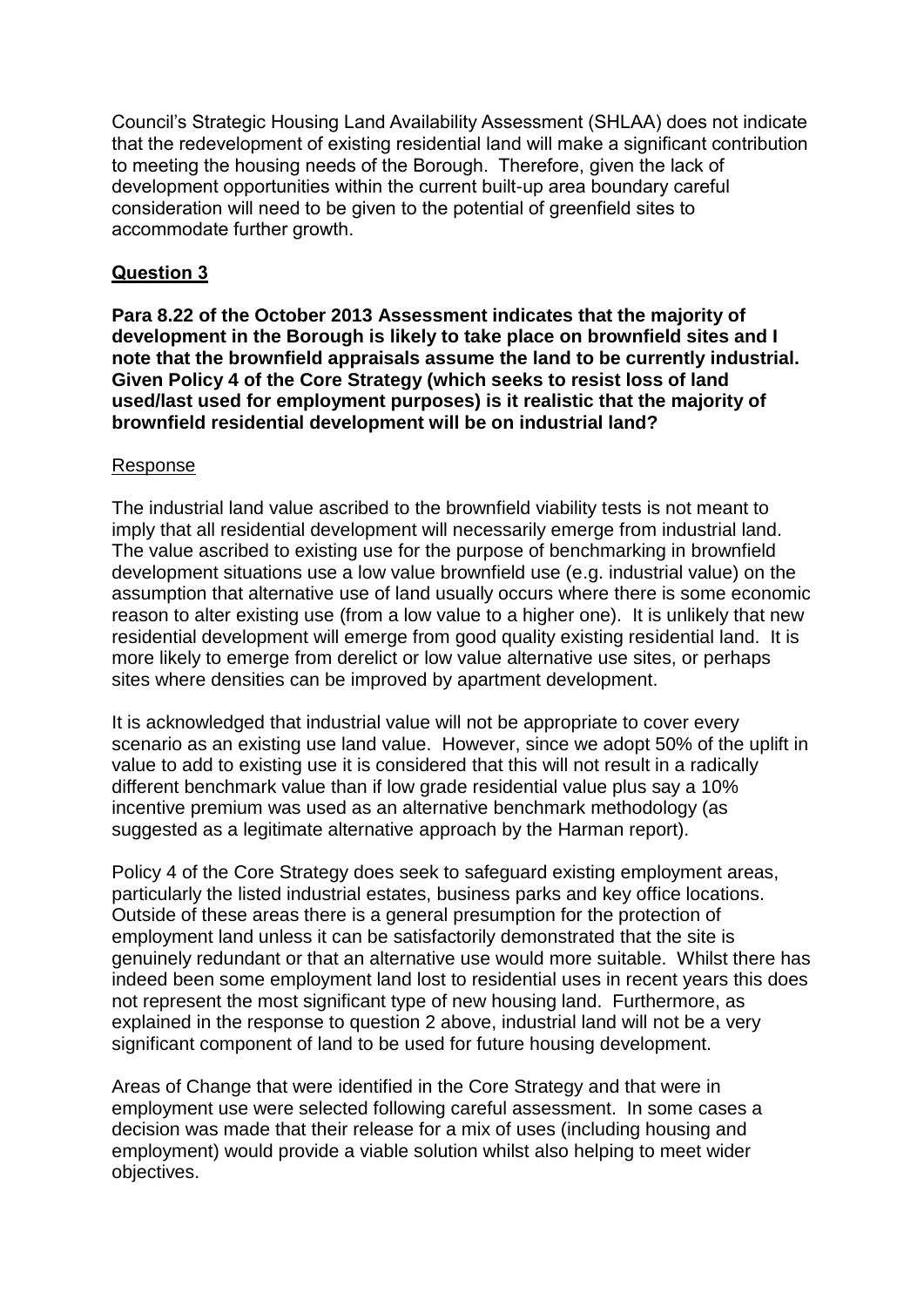## **Question 4**

**Para 8.18 of the NCS Assessment (October 2013) quotes the 2013 CIL Guidance. However, it appears that the quotation comes from the 2010 Guidance and, as far as I am aware, the last two sentences of the quote did not appear in subsequent versions of the guidance. I'd be grateful for the Council's comment on the General Conclusions section of the Assessment (paras 8.16 – 8.24) in the light of this.**

#### Response

It is acknowledged that the wording in the guidance was altered in later versions and the statement at paragraph 8.18 of the NCS report is in error. Nevertheless the overall position of Worthing BC in setting the rates proposed is not altered by this (see answer to 5 below).

## **Question 5**

**Para 8.24 of the NCS Assessment (October 2013) acknowledges that a £100 CIL rate could potentially threaten the viability of some residential development in the low value areas but argues that because 75-80% of new residential development is envisaged to take place in the medium and high value areas of the Borough the CIL rate would be unlikely to threaten the delivery of residential development as a whole over the plan period. Is there evidence to support the 75-80% figure? Moreover, does this approach accord with the 2014 CIL Guidance (now incorporated in DCLG's Planning Practice Guidance (PPG)) that charging authorities should set a rate which does not threaten the ability to develop viably the sites and scales of development identified in the relevant plan?**

#### Response

The figure of 75-80% of development envisaged to take place in the medium and high value areas of the Borough was an approximate estimate made at the time that the Viability Assessment was being prepared. This estimate used housing land supply data and other housing projections available at that time. It is now more relevant to update this for the purposes of this Examination. The work set out below illustrates that whilst the calculation continues to provide a reasonable estimate of future housing delivery, the level of housing delivered in the medium and high value areas is actually likely to be higher than the previous estimate.

The latest published housing land supply data for Worthing Borough Council is set out within the Annual Monitoring Report 2012/13. A table setting out sites with extant planning permission (6+ units) considered deliverable between 2013-18 is attached as Appendix 1. A new column has been added to this table to show the relevant value areas as illustrated within the Viability Assessment (CD02-7). The table demonstrates that of the 1,529 dwellings with permission a total of 289 dwellings (19%) are located within low value areas with the remainder 1,240 (81%) being located within the medium and high value areas. It is accepted that, given that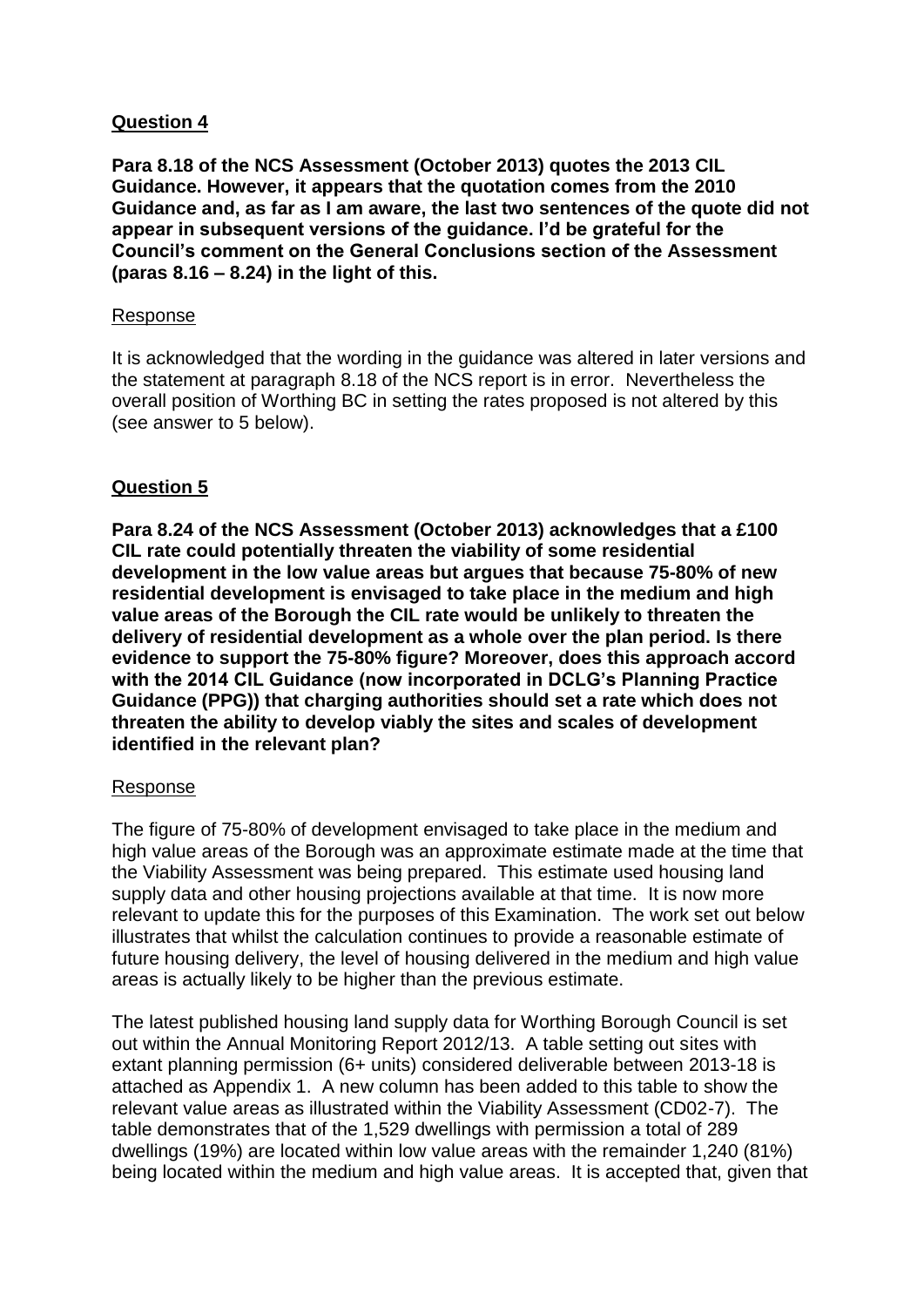these sites already have permission they will not be charged CIL. However, the data does provide a clear indication of trends and the areas of the Borough where development is most likely. It was some of this base data (prior to planning permission being granted) that informed the previous estimate or 75-80%.

Looking beyond those sites with permission, the table in Appendix 2 (also copied from the 2012-13 AMR) lists the key residential sites identified in the Strategic Housing Land Availability Assessment (SHLAA). This shows that all of the development opportunities listed are located within high and medium value wards and that none are located in the low value areas. This list includes 7 of the Council's Areas of Change which are the key development areas identified in the Core Strategy where change is expected and will be promoted over the plan period.

It should be noted that the Council is currently undertaking a full review of its SHLAA and a number of new potential sites have been identified, some of which lie within low value areas. Whilst the SHLAA report has yet to be published it is clear that these sites, and the level of development that they may deliver, will not alter the projection that more than 80% of new residential development is likely to be located within medium and high value wards.

Given that the relatively low levels of development likely to come forward in low value areas the Council is of the view that CIL rates set within the Draft Charging Schedule are appropriate and are at a level that will help to deliver, rather than impact negatively on, the strategic objectives set out in the Core Strategy. This approach accords with CIL Guidance, now enshrined in the Planning Practice Guidance, which states:

*A charging authority should be able to explain how their proposed levy rate or rates will contribute towards the implementation of the relevant Plan (the Local Plan in England, Local Development Plan in Wales, and the London Plan in London), and support development across their area. Charging authorities will need to summarise their economic viability evidence. This evidence should be presented in a document (separate from the charging schedule) that shows the potential effects of the proposed levy rate or rates on the economic viability of development across the authority's area.*

#### **Question 6**

**CD03/4 helpfully sets out the funding collected through planning obligations although it appears not to include affordable housing. Are you able to provide information on the total number of affordable homes secured through planning obligations in recent years (I don't necessarily need site-by-site information) and a broad indication of how this figure compares with the adopted affordable housing percentage requirements.**

#### Response

The table below sets out the permissions approved in Worthing for schemes of 15+ dwellings since 2011 (the year that the Core Strategy was adopted). The threshold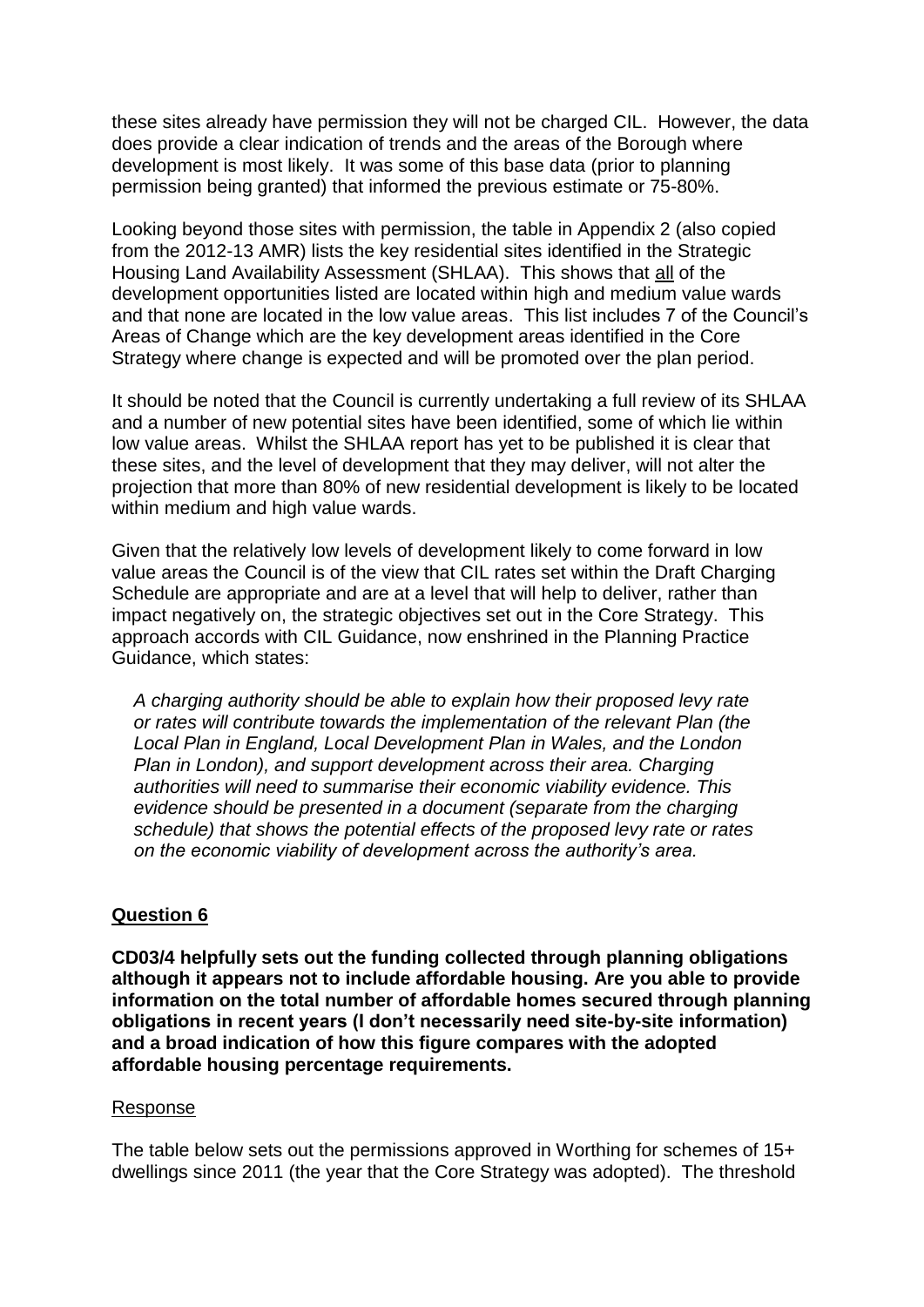of 15 units has been used as this is the point that Core Strategy Policy CS10 requires 30% on site provision of affordable housing. As is shown on the table, the Council has, on average, accepted a level of 25% affordable housing provision compared to the requirement of 30%. The level of provision for each site permitted has been determined using evidence of viability and / or consideration of the wider community benefits and the delivery of identified strategic objectives. This flexible approach can help to ensure that schemes that will contribute towards the delivery of housing and regeneration objectives continue to come forward.

| <b>Ref</b>   | <b>Total dwellings</b><br>approved | <b>Affordable housing</b><br>approved | <b>Affordable Housing</b><br>as % of total |
|--------------|------------------------------------|---------------------------------------|--------------------------------------------|
| 11/275/OUT   | 700                                | 210                                   | 30%                                        |
| AWDM/363/11* | 265                                | 53                                    | 20%                                        |
| AWDM/365/11* | 36                                 | $\overline{0}$                        | 0%                                         |
| AWDM/521/12  | 117                                | 17                                    | 14%                                        |
| AWDM/680/11  | 29                                 | 11                                    | 38%                                        |
| AWDM/55/13   | 38                                 | 9                                     | 24%                                        |
| <b>TOTAL</b> | 1,185                              | 300                                   | 25%                                        |

*\* Note – these two applications are linked.*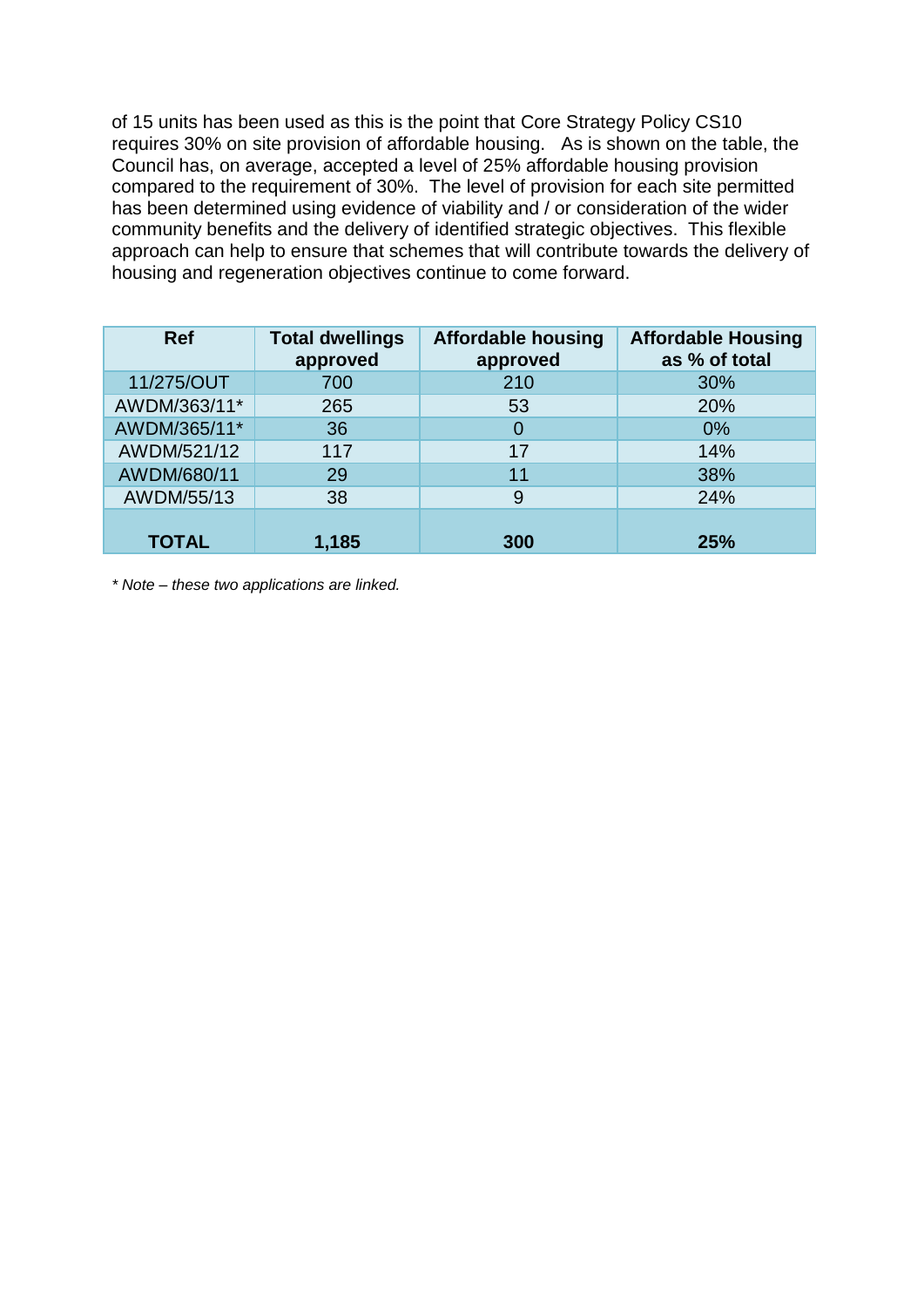# **APPENDIX 1**

# Sites with Extant Planning Permission (6+ units) Considered Deliverable 2013-18

|            |                                                    |                    |                            |                   | CIL VA             | <b>Previous / Existing Use</b>     |
|------------|----------------------------------------------------|--------------------|----------------------------|-------------------|--------------------|------------------------------------|
| App<br>No. | <b>Address</b>                                     | <b>Demolitions</b> | <b>Capacity</b><br>(Gross) | <b>Commenced?</b> | <b>Value Areas</b> |                                    |
|            | <b>Broadwater</b>                                  |                    |                            |                   |                    |                                    |
| 10/0025    | 80 & 80A Dominion Road                             | 1                  | 7                          | <b>No</b>         | Low                | Optician and residential           |
|            | <b>Castle Ward</b>                                 |                    |                            |                   |                    |                                    |
| 0136/11    | R/O 18-28 Strand Parade                            | 0                  | 9                          | No                | Low                | Yard / Parking area                |
| 0363/11    | Worthing 6 <sup>th</sup> Form College, Bolsover Rd | $\mathbf 0$        | 265                        | No                | Low                | Education                          |
|            | <b>Central Ward</b>                                |                    |                            |                   |                    |                                    |
| 08/0107    | 37-39 Chesswood Road (and 09/447)                  | $\overline{c}$     | 9                          | Yes (in part)     | Medium             | Residential (backland)             |
| 09/0511    | 18 Warwick Street                                  | 0                  | 6                          | No                | Medium             | <b>Offices</b>                     |
| 09/1067    | 7 The Steyne                                       | $\mathbf{1}$       | 12                         | <b>No</b>         | Medium             | <b>Offices</b>                     |
| 10/0553    | <b>Builder Centre Park Road</b>                    | 0                  | 14                         | <b>No</b>         | Medium             | <b>Builder centre (Commercial)</b> |
| 10/0867    | 25A Chapel Road                                    | 0                  | $\overline{7}$             | No                | Medium             | <b>Offices</b>                     |
|            | <b>Durrington Ward</b>                             |                    |                            |                   |                    |                                    |
| 11/0275    | West Durrington (CS1)                              | 0                  | 700                        | No                | Medium             | Greenfield                         |
| 07/0794    | Highdown School Durrington Lane                    | 0                  | 10                         | Yes               | Medium             | Education                          |
| 0521/12    | Northbrook College, Littlehampton Road             | 0                  | 117                        |                   | Medium             | Education                          |
|            | <b>Goring Ward</b>                                 |                    |                            |                   |                    |                                    |
| 0680/11    | Goods Yard, Goring Street                          | 0                  | 29                         | <b>No</b>         | High               | Goods Yard (Commercial)            |
|            | <b>Heene Ward</b>                                  |                    |                            |                   |                    |                                    |
| 03/0842    | 84-92 Heene Road                                   | $\overline{c}$     | 23                         | Yes               | Medium             | Former bank / residential          |
| 10/0858    | 31 Shelley Road                                    | 1                  | $\overline{7}$             | <b>No</b>         | Medium             | Residential                        |
| 07/0135    | 43 Wordsworth Road                                 | 0                  | 16                         | Yes               | Medium             | Residential                        |
| 09/0346    | 9 Mill Road                                        | 1                  | 9                          | No                | Medium             | Residential                        |
| 10/0753    | 6-8 Mill Road                                      | $\Omega$           | 14                         | No                | Medium             | Care Home                          |
| 10/0287    | The Beach Hotel 123 Marine Parade                  | $\mathbf 0$        | 49                         | <b>No</b>         | Medium             | Hotel                              |
| 10/1069    | Sussex Nursing Home 12 Queens Road                 | $\mathbf 0$        | 8                          | Yes               | Medium             | <b>Nursing Home</b>                |
| 0509/11    | Mayfair Hotel 11-12 Heene Terrace                  | $\mathbf 0$        | 11                         | Yes               | Medium             | Hotel                              |
| 1089/12    | Ashmount Care Home, 10 Southey Road                | $\Omega$           | 29                         | No                | Medium             | Care Home                          |
|            | <b>Marine Ward</b>                                 |                    |                            |                   |                    |                                    |
| 06/1121    | Eirene Road / Sea Place                            | 3                  | 81                         | Yes               | High               | Mixed use - yacht club,<br>parking |
| 10/0148    | 62-66 Goring Road                                  | 0                  | 6                          | Yes               | High               | <b>Offices</b>                     |
| 09/0266    | 42, 43 & 44 West Parade                            | 3                  | 13                         | Yes               | High               | Residential                        |
|            | <b>Offington Ward</b>                              |                    |                            |                   |                    |                                    |
| 0365/11    | The Warren, Hill Barn Lane                         | 0                  | 36                         | Yes               | High               | Office HQ                          |
|            | <b>Salvington Ward</b>                             |                    |                            |                   |                    |                                    |
| 09/0732    | 12 Littlehampton Road                              | 0                  | 22                         | No                | High               | Residential                        |
| 09/0951    | 42 Salvington Road                                 | 1                  | $\overline{7}$             | No                | High               | Residential                        |
|            | <b>Selden Ward</b>                                 |                    |                            |                   |                    |                                    |
| 10/0630    | 28 Selden Road                                     | 0                  | 8                          | No                | Low                | Residential                        |
|            | <b>Tarring Ward</b>                                |                    |                            |                   |                    |                                    |
|            |                                                    |                    | $\overline{7}$             | Yes               | Medium             | Commercial                         |
| 10/0429    | 13-25 St Dunstan Road                              | 1                  | 14                         | No                | Medium             | Residential                        |
| 09/1055    | 17-19 Parkfield Rd<br><b>Total</b>                 | 0<br>16            | 1,545                      |                   |                    |                                    |
|            | <b>Net Total 2013-2018</b>                         |                    | 1,529                      |                   |                    |                                    |
|            |                                                    |                    |                            |                   |                    |                                    |